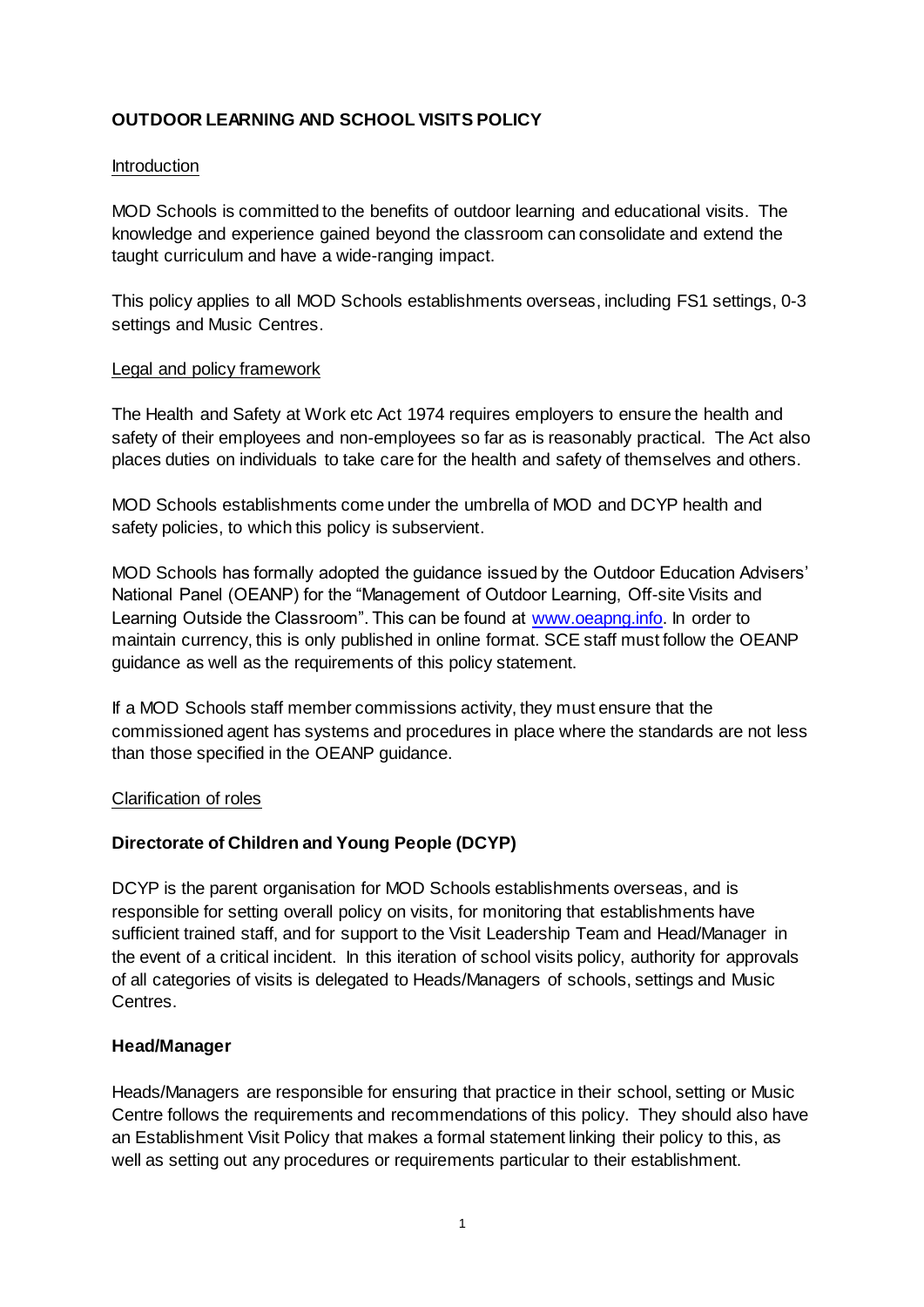Heads/Managers should be aware that the appointment of an Educational Visits Coordinator (EVC) is critical to the implementation of this policy. All Establishments that undertake Educational Visits must have a currently validated EVC who meets the criteria set out below. In some cases, it may be more effective for an EVC to be shared between Establishments e.g. for 0-3 settings in the same area. Proposals to share an EVC require DCYP approval.

Heads/Managers should designate a named person to fulfil the role of EVC and agree sufficient time allowance to fulfil the role. They may choose to designate themselves. Where the Head/Manager has not designated a named member of staff, then the functions of the EVC will automatically be attached to those of the Head/Manager.

The Head/Manager is responsible for the approval of all categories of visits involving children from their establishment, including medium and high risk activities and all residential visits. The Head/Manager may delegate responsibility for the approval of low risk visits to a trained Educational Visits Coordinator.

# **Educational Visits Coordinator**

The EVC is responsible for:

- Ensuring that all activities and visits meet the requirements of this policy, OEANP guidance and the relevant Establishment Visit Policy
- Supporting the Head/Manager with approval of visits and other decisions
- If delegated by the Head/Manager, approval of low risk visits
- Supporting the Head/Manager in ensuring that all members of Visit Leadership Teams are competent, and that, where necessary, Visit Leader training has been undertaken
- Ensuring that emergency arrangements are in place
- Ensuring that activities and visits are reviewed and evaluated

# **Visit Leader**

The Visit Leader has overall responsibility for supervision and conduct of a visit. To ensure accountability and to avoid potential confusion, a single Visit Leader should be appointed for each visit. The Visit Leader retains a duty of care for the group at all times, unless the responsibility for providing care and supervision has been formally handed over to an appropriately selected third party provider for a specific period. The Visit Leader must have good knowledge of the employer and establishment policies and procedures.

To ensure a clear audit trail of responsibility allocation, there must be only one designated Visit Leader for each visit.

# **Visit Leader Responsibility – Falklands Local Weather Conditions**

a)When an educational visit is off site the met office will be called by the person organising the visit on the morning of the visit for a weather update.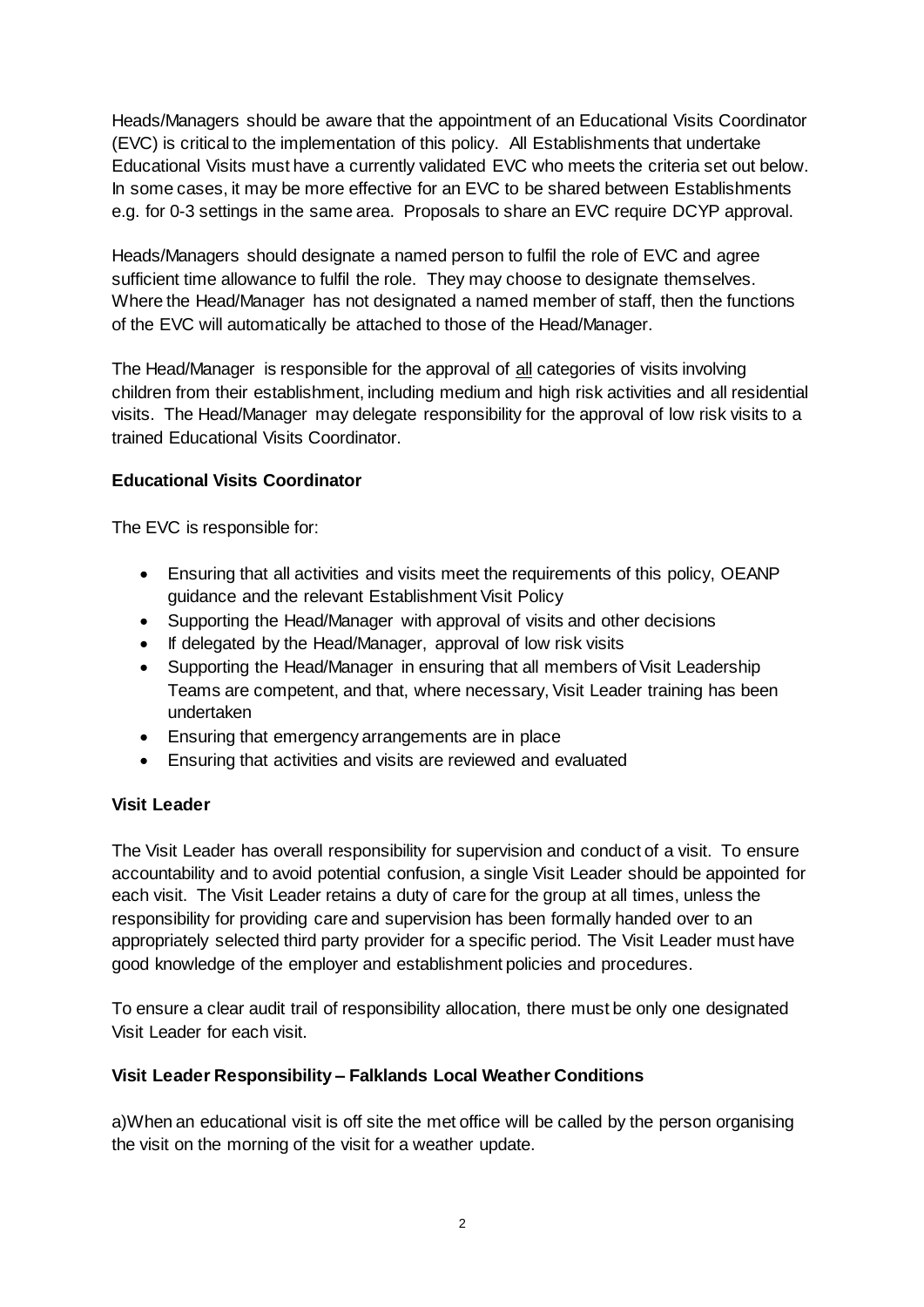b)when an educational visit is off site the JOC will be called by the person organising the visit on the morning of the visit for clarification of the road conditions.

When the weather update is for weather conditions that are unsuitable for the visit to go ahead school will cancel a visit. When the road is closed to Military traffic school will cancel a visit.

### **Other staff and adult helpers**

Teachers and setting staff accompanying educational visits act as MOD Schools employees whether the visit takes place within or outside normal hours. A second MOD Schools employee must be appointed as the Deputy Visit Leader and be able to take full responsibility for the Visit Leader's role if necessary. The Deputy Visit Leader must be familiar with the relevant employer and establishment policies and procedures.

Teaching assistants, keyworkers, support staff, parents and volunteers can play an important role in providing appropriate supervision. The Visit Leader must ensure that they are competent to undertake their responsibilities and brief them to ensure they understand their role and responsibilities. All teachers, teaching assistants, keyworkers, support staff, parents and volunteers will act "in loco parentis" and carry a duty of care towards anyone they are supervising.

#### Procedural requirements

#### **Planning a visit**

When planning any visit, the first consideration for the Visit Leader is to identify the intended learning outcomes.

All visits should be thoroughly researched to check the suitability of the venue and that facilities and third party provision will meet group expectations. Such information gathering is essential in assessing the requirements for risk management and effective supervision of young people. Pre-visit research for new venues will often include a preliminary visit from the Visit Leader.

For visits to adventure activity providers, the Visit Leader will need to check that the provider's setting, accommodation, facilities, activities, staffing and ethos meet the needs of the group and the intended learning outcomes. UK providers may be accredited under various schemes including:

- The Learning Outside the Classroom (LOtC) Quality Badge
- Adventure Activities Licensing Scheme
- Adventuremark
- National Governing Body centre approval scheme

MOD Schools takes the view that where a provider holds any of the above accreditations, there should be no need to seek further assurances. However, these schemes do not apply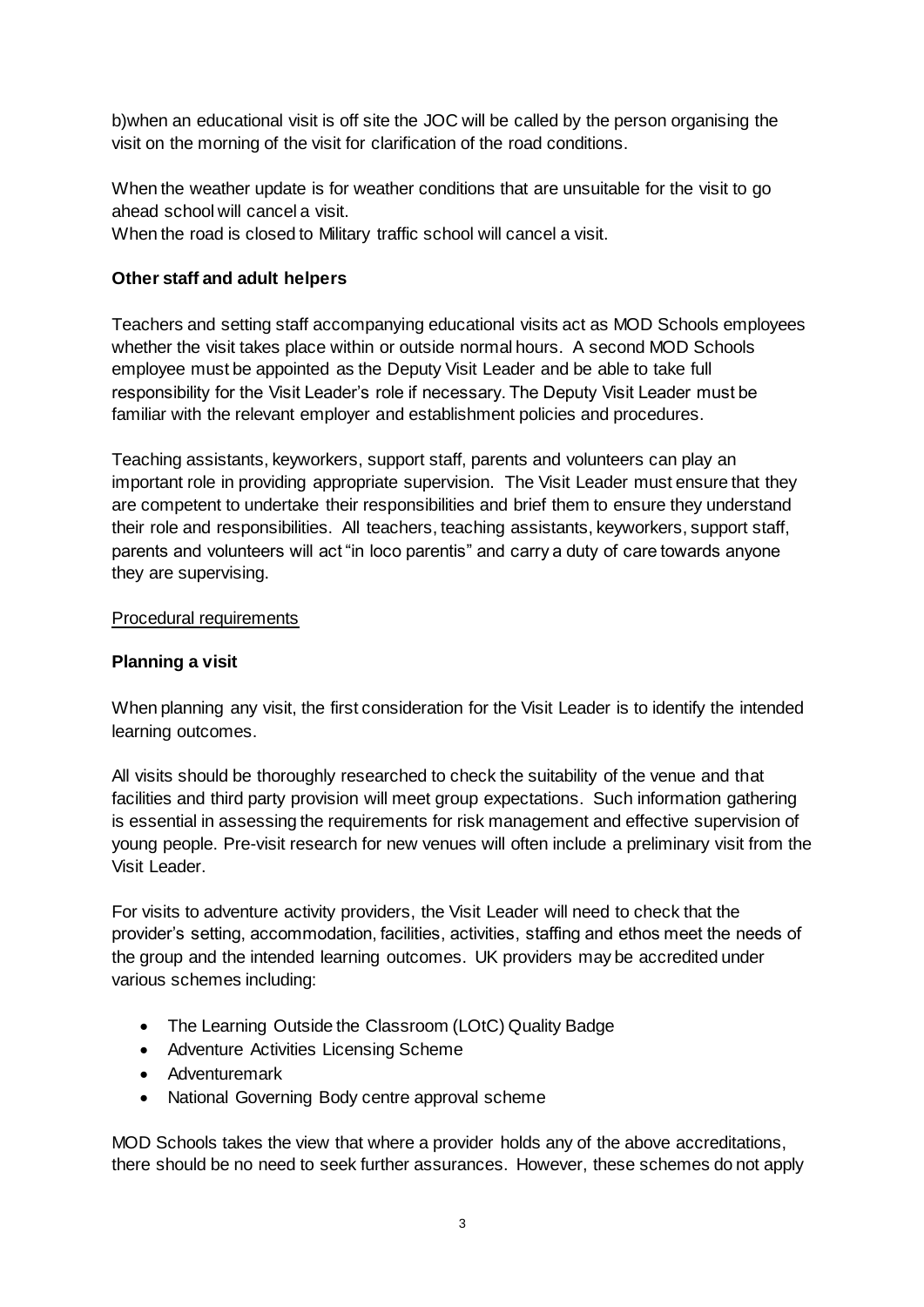to adventure activity providers outside the UK. For providers not covered by any of the listed accreditation schemes, the Visit Leader should check that equivalent standards are met.

# **Planning documentation**

The Visit Leader should first present an outline application for visit approval to the EVC. If initial approval is given, the Visit Leader should gather full information, where necessary including information obtained during a preliminary visit, and submit this for formal approval. Establishments may alternatively use an IT system for visit approval that captures at least the same information.

Parental consent for educational visits should be obtained in writing.

### **Ratios**

Supervision ratios for school visits must take account of:

- The nature and duration of the activity
- The location and environment in which the activity is to take place
- The age and gender of the young people to be supervised
- The ability of the young people, including their behavioural, medical, emotional and educational needs
- Staff competence in relation to the activities

Ratios are a risk management issue, and should be determined through the process of risk assessment. It is not possible to set down definitive staff/student ratios for a particular age group or activity.

However, as a minimum requirement for low risk activities (e.g. visits to local historical sites, museums, and local walks) the ratios in normal circumstances would be:

| 0-3 settings     | 1 adult for every 2 children aged 2 or over |
|------------------|---------------------------------------------|
| FS <sub>1</sub>  | 1 adult for every 2 to 4 children           |
| FS <sub>2</sub>  | 1 adult for every 4 to 6 children           |
| Years 1-3        | 1 adult for every 6 pupils                  |
| Years 4-6        | 1 adult for every 10 to 15 pupils           |
| Year 7 and above | 1 adult for every 15 to 20 pupils           |

Years 12-13 may be able to use a lower ratio than the above.

A minimum of two adults is required for any visit.

For residential visits, the number of male and female staff and other adults in relation to the number of boys and girls in the group also needs to be taken into consideration.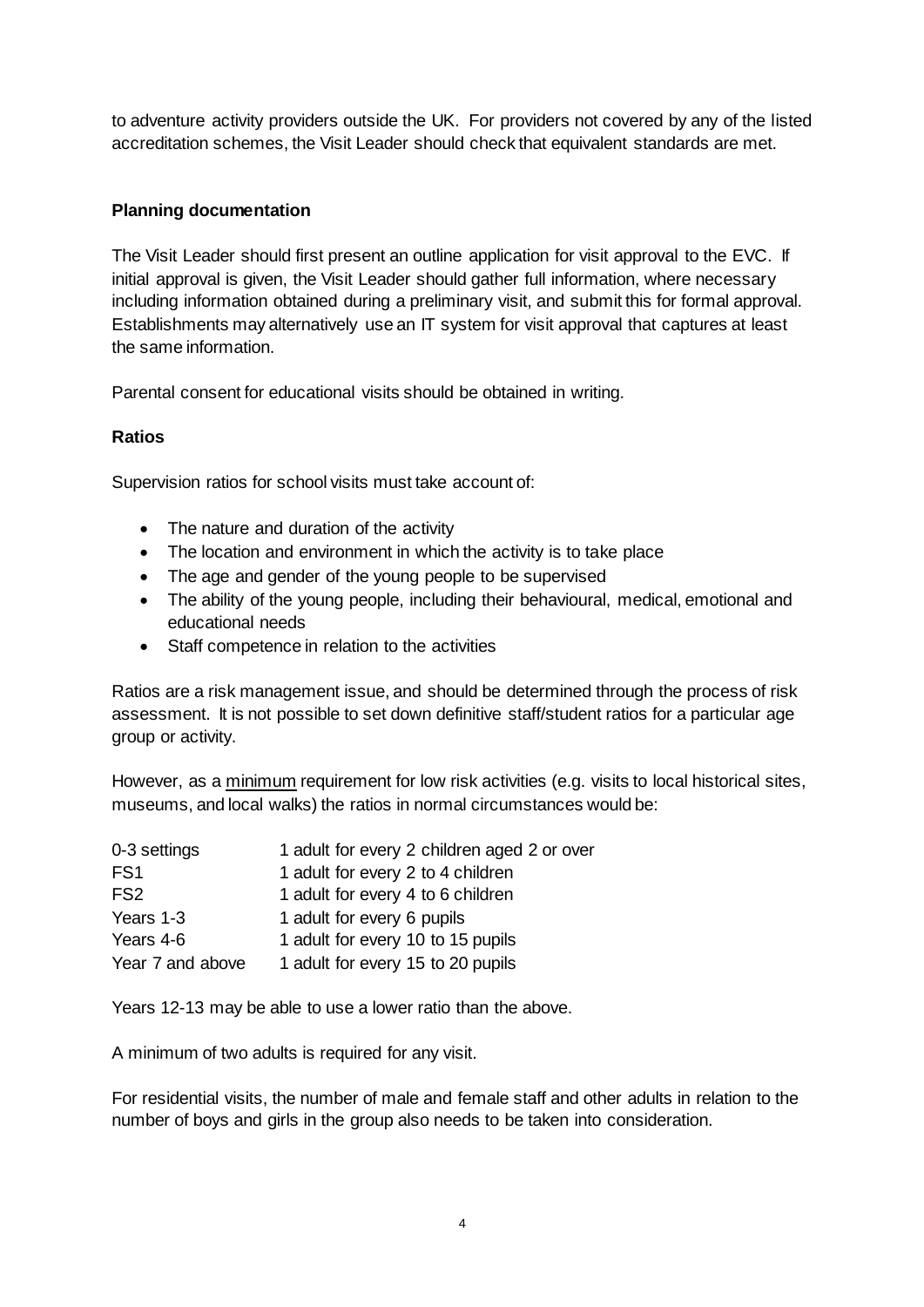# **First Aid and medication**

Establishments should already have in place a risk assessment which determines their first aid provision on site. Off-site provision should simply be an extension of this. First aid requirements should take into account:

- The nature of the activity
- The nature of the group
- The likely injuries associated with the activity
- The extent to which the group will be isolated from the support of the emergency services

Qualified first aiders may not be necessary for all off-site activities and visits. However, a basic level of first aid support must be available at all times. This will require that one or more of the staff leading the activity:

- Has a working knowledge of simple first aid and is competent to use the first aid materials carried with the group
- Knows how to access, and is able to access, qualified first aid support

For children in the Early Years Foundation Stage (EYFS), there is a mandatory requirement that at least one person who has a current paediatric first aid certificate must accompany children on outings.

Visit Leaders should be aware of the medical needs of any children taking part in the visit. Parents should be asked to provide written details of medical conditions and of any medication required (including instructions on dosage/times), and for their permission for staff to administer medication, or for their child to administer their own if this is appropriate. This is covered in the template parental consent form at Annex C.

Teachers' conditions of employment do not include any obligation to manage or administer medicines. Heads/Managers should ensure that they have sufficient staff members to accompany a visit who have volunteered to do so. Staff should be trained to manage medicines, but in many case such training need only involve familiarisation with the employer's policy and reading instructions from a parent or doctor, or perhaps a demonstration of how to use an epinephrine auto-injector (e.g. EpiPen).

# **Safeguarding and child protection**

All education staff have a duty to safeguard and protect children in their care<sup>1</sup> and must act in accordance with their own establishment's child protection policy. Staff must have received the appropriate level of safeguarding training and know the appropriate action to take. They should be familiar with MOD Schools safeguarding policy<sup>2</sup> and with the procedure for dealing with allegations against staff<sup>3</sup>.

 $\overline{a}$ Section 175 Education Act 2002

<sup>&</sup>lt;sup>2</sup> "Safeguarding in SCE" issued March 2015

 $3$  "Procedure for dealing w ith allegations against staff" issued March 2015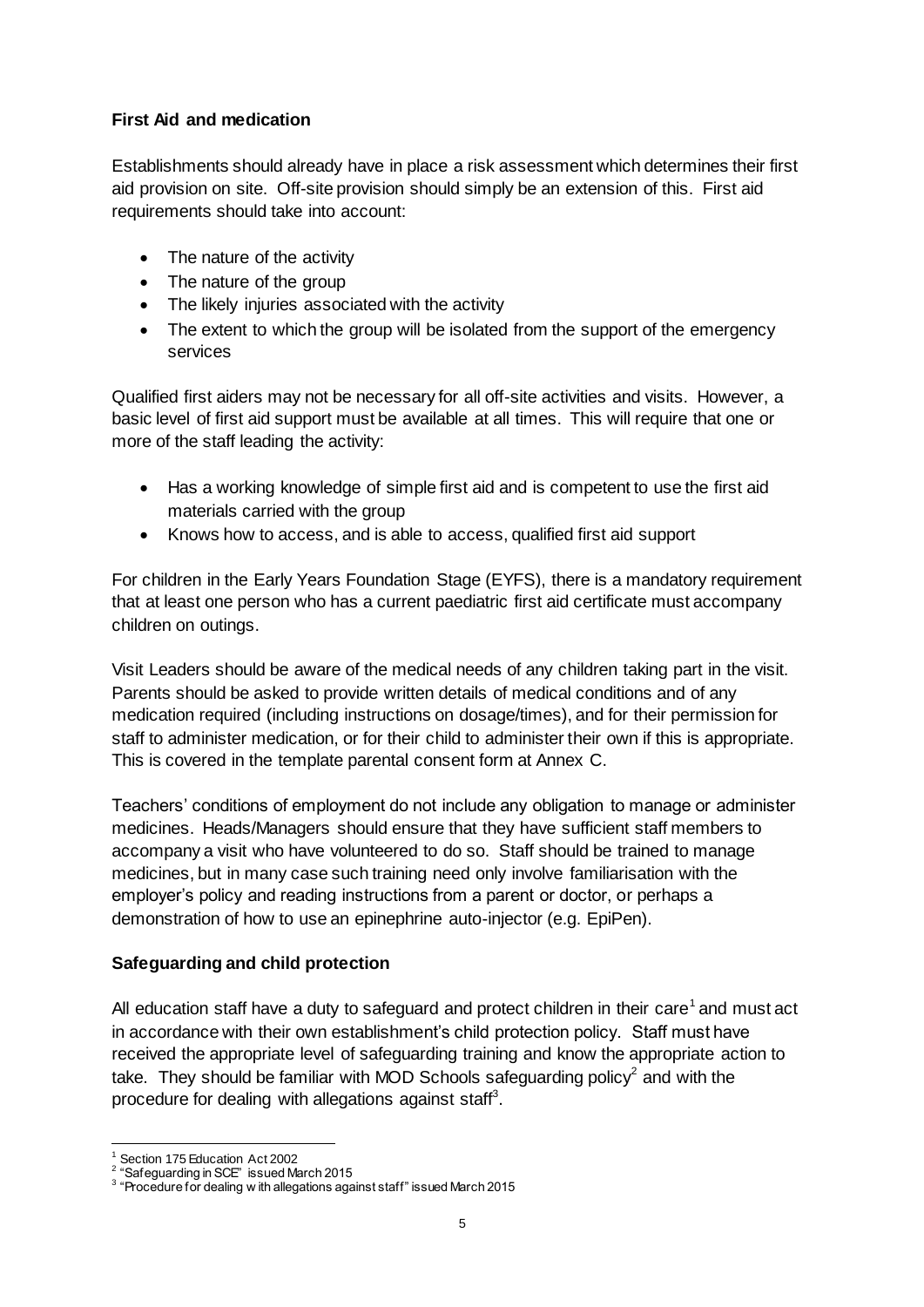The appropriate vetting and DBS checks for staff and volunteers must be in place. MOD Schools staff who work "frequently or intensively" with, or have "regular access" to young people or vulnerable adults, must undergo an enhanced DBS check as part of their recruitment process. For the purpose of this guidance, "frequently" is defined as once a week or more, and "intensively" is defined as four days or more in a month, or overnight. However, it must be understood that a DBS check (or other vetting procedure) in itself is no guarantee as to the suitability of an adult to work with any given group of young or vulnerable people.

Consideration must be given to the possibility of abuse from someone within the group or having access to it, including intruders entering or a pupil leaving residential accommodation.

# **Approval of visits**

The Head/Manager is responsible for the approval of all educational visits. Approval may be delegated to the EVC for low risk visits. For residentials, and for all medium and high risk visits, the headteacher must be able to demonstrate that advice has been taken from a person or persons with the necessary competence. This may either be a suitably qualified and experienced fee-earner or member of the establishment's own staff.

Visits are categorised as follows:

### Category 1

- Walking in parks or non-remote country paths
- Field studies in environments presenting no technical hazards
- Regular locally based activities such as sporting events
- Visits to local shops
- Environmental studies in the local park
- Special day visits further afield e.g. to museums or seasonal events
- Cycle proficiency training

#### Category 2

- Residential visits
- Camping
- Cycling on road or non-remote off road terrain
- Low-level initiative challenges
- Visits involving outdoor and adventurous activities that are in AALA registered or other approved centres and organised and controlled by staff from those centres

#### Category 3

- In water or near water where the presence of water poses a significant risk to the activity (not including curriculum swimming sessions and swimming galas)
- In winter conditions
- On or near cliffs or steep terrain
- In an area subject to extremes of weather or environmental change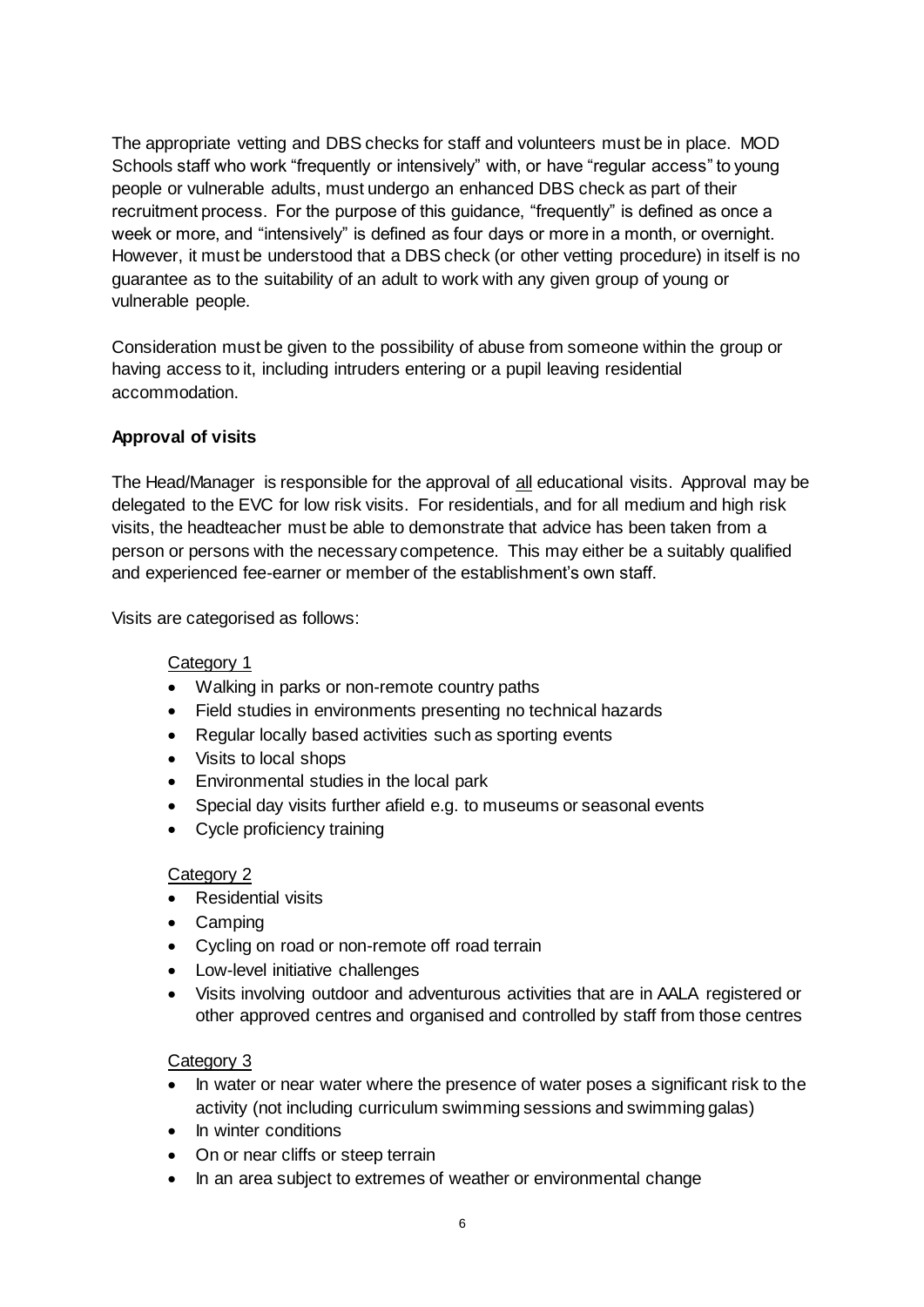- In developing countries or those with civil unrest
- Visits that in the UK would come with the scope of the AALA (caving, climbing, trekking, watersports)

For Category 3 visits it is recommended that one or more members of the visit team staff should have an additional qualification or qualifications relating to the activity or activities to be undertaken.

# **Visits to high risk countries**

Visits to some countries are governed by the MOD 'Overseas Travel Risk Management Policy and Process". This policy sets out special approval and training requirements for visits to high risk countries. These may be high risk due to the conduct of military operations or because of risks posed by crime, terrorism or poor infrastructure. For proposed visits to high risk countries, approval must be sought from DCYP at the earliest planning stage, before any commitments have been made. The list of high risk countries is accessible on DII<sup>4</sup>. The list currently includes some countries previously visited by MOD Schools establishments e.g. Egypt, Kenya, Indonesia, Malaysia. It should be noted that the training requirements for staff leading and accompanying such visits can be onerous e.g. the Security Awareness in Fragile Environments (SAFE) course, required for travel to many of these countries, is a three day residential, held only in the UK.

Even if a proposed trip is not to a high risk country, staff should ensure that:

- They have read Foreign and Commonwealth Office (FCO) travel advice for the intended destination and discussed any concerns or queries with the head of establishment.
- They follow the 'Pre-travel Checklist' on the Overseas Travel Risk Management DII page where applicable.

# **Notification to DCYP**

DCYP must be notified in advance of a) any proposed trips to high risk countries and b) any Category 3 visits. Notification should be sent to the Senior Principal MOD Schools, or to any designated deputy for this purpose.

# **Training**

 $\overline{a}$ 

# **EVC training**

EVCs must have attended an EVC course accredited by the Outdoor Education Advisers Panel. This is a one day course, delivered by accredited OEAP trainers.

EVCs must undertake formal revalidation training every three years.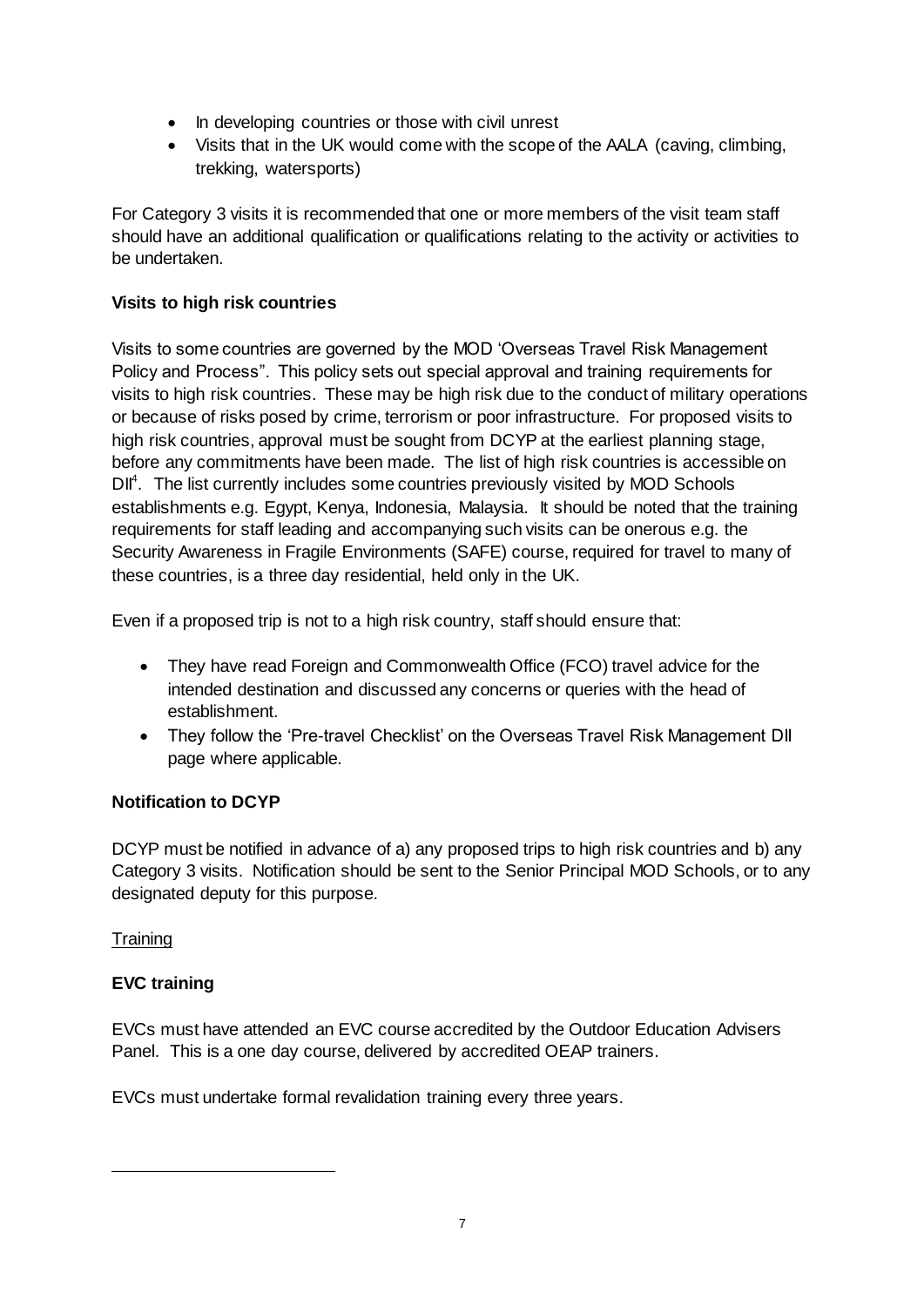# **Visit Leader training**

As a minimum, all Visit Leaders must have in-house training before leading a visit. This can be provided by the establishment's own trained Education Visits Coordinator. For more complex visits and/or those involving medium to high risk activities, Visit Leaders must have attended a one day OEAP certificated course. For simple visits and low risk activities, external Visit Leader training is recommended but not mandatory.

There is no revalidation requirement. However, Visit Leaders are expected to be current in their knowledge of good practice in outdoor education. Update refresher training is therefore recommended, at intervals to be determined by the EVC.

EVC and Visit Leader training are readily available at a range of UK venues. DCYP will arrange occasional trainer visits to overseas locations where it is cost effective to do so.

# **Adventure activity training**

Anyone leading an adventure activity (caving, climbing, trekking, watersports) should have their competence confirmed by holding a UK National Governing Body leadership/coaching award at an appropriate level. The detailed qualification requirements can be found in the Adventure Activities Licensing Authority (AALA) qualifications matrix<sup>5</sup>. For example, for someone leading a trekking activity on foot in lowland country in summer, it is necessary for the leader to hold at least the Walking Group Leader Award.

Although the decision whether to approve a visit is delegated to Establishment level, it is necessary for Heads/Managers to demonstrate that they have taken appropriate technical advice, again as specified in the AALA qualifications matrix. (NB Holding the minimum relevant NGB Award for the activity is not sufficient.) For the trekking example above, this would be at least the Summer Mountain Leader Award. Technical advice can be from the Establishment's own visit leader if appropriately qualified.

# **Succession planning**

 $\overline{a}$ 

Bearing in mind future changes to the number of MOD Schools establishments, the potential transfer of staff between schools, and the turnover rate for military dependants, Heads/Managers should pay particular attention to the longer term requirement for trained staff, particularly for EVC and Visit Leaders. It may be prudent to have more than the minimum number of trained staff to allow for turnover.

# Risk management and risk-benefit assessment

The risk assessment and risk management process is at the heart of effective planning and preparation for successful educational visits. There is no legal requirement to record a risk assessment in a particular format. However, there is a legal requirement a) to identify any hazards which present significant risks, b) to identify how those risks can be managed to reduce them to an acceptable level, and c) to record the results of this risk assessment.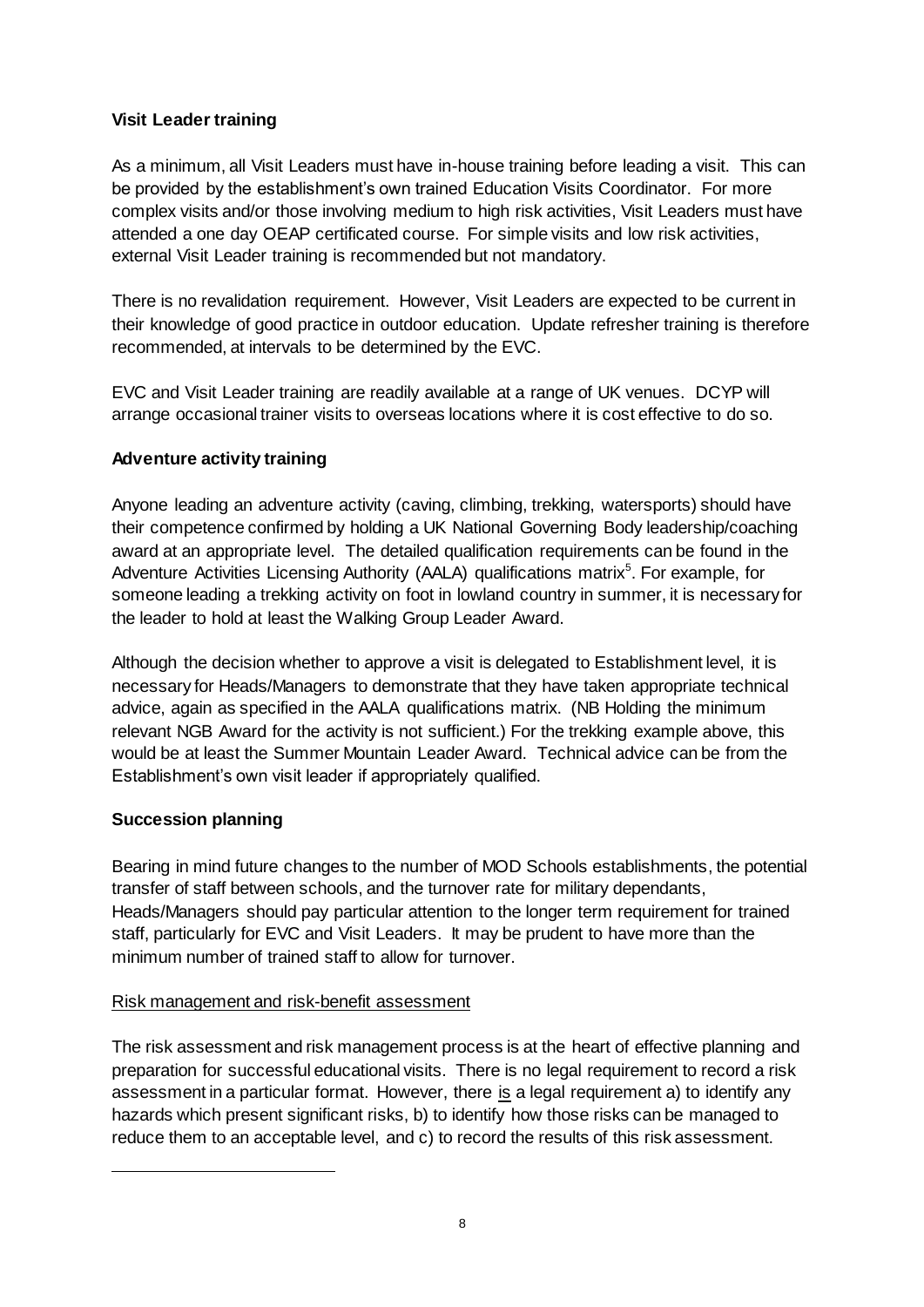The Department for Education recommends that schools should take a common sense and proportionate approach to risk, remembering that risk assessment and management are tools to enable children to undertake activities safely, and not to prevent activities from taking place.

The risk assessment(s) for a visit should be submitted together with the formal application for visit approval, bearing in mind that risk assessments are dynamic documents which need to be kept under review during the course of the visit. Risk assessments must be shared and understood by all members of the visit team.

When a school is using a centre or provider, the provider will usually have their own risk assessments. The Visit Leader should check that the provider has these and that they are suitable. The school is responsible for the risk assessment of the care and supervision of their own pupils, and for risk assessing any aspects of the visit that are self-organised, including transport to and from the venue.

Schools leading their own activities may find some generic risk assessments useful as starting points e.g. those published by North Yorkshire County Council at:

#### [www.cyps.northyorks.gov.uk/index.aspx?articleid=12174](http://www.cyps.northyorks.gov.uk/index.aspx?articleid=12174)

Care must be taken with all generic risk assessments, since they remain generic until they have been carefully applied and adapted as necessary to meet the needs of the people involved in the particular visit or activity. Establishments may find it helpful to develop site specific risk assessments for regularly visited sites, and to share these with other MOD establishments in the same area.

#### Emergency procedures and incident reporting

The majority of incidents that occur on off-site visits will be dealt with by the visit leadership team and establishment. However, some of these may be critical incidents and require support from the DCYP. A critical incident is where any member of a group undertaking an off-site activity has:

- Suffered a life-threatening injury or fatality; or
- Is at serious risk; or
- Has gone missing for a significant and unacceptable period.

If a critical incident should occur, the visit leader should immediately contact the head of establishment. In turn, the head of establishment must immediately contact the Senior Principal MOD Schools.

#### Inclusion

Every effort should be made to ensure that outdoor learning activities and visits are available and accessible to all, irrespective of special educational or medical needs, ethnic origin,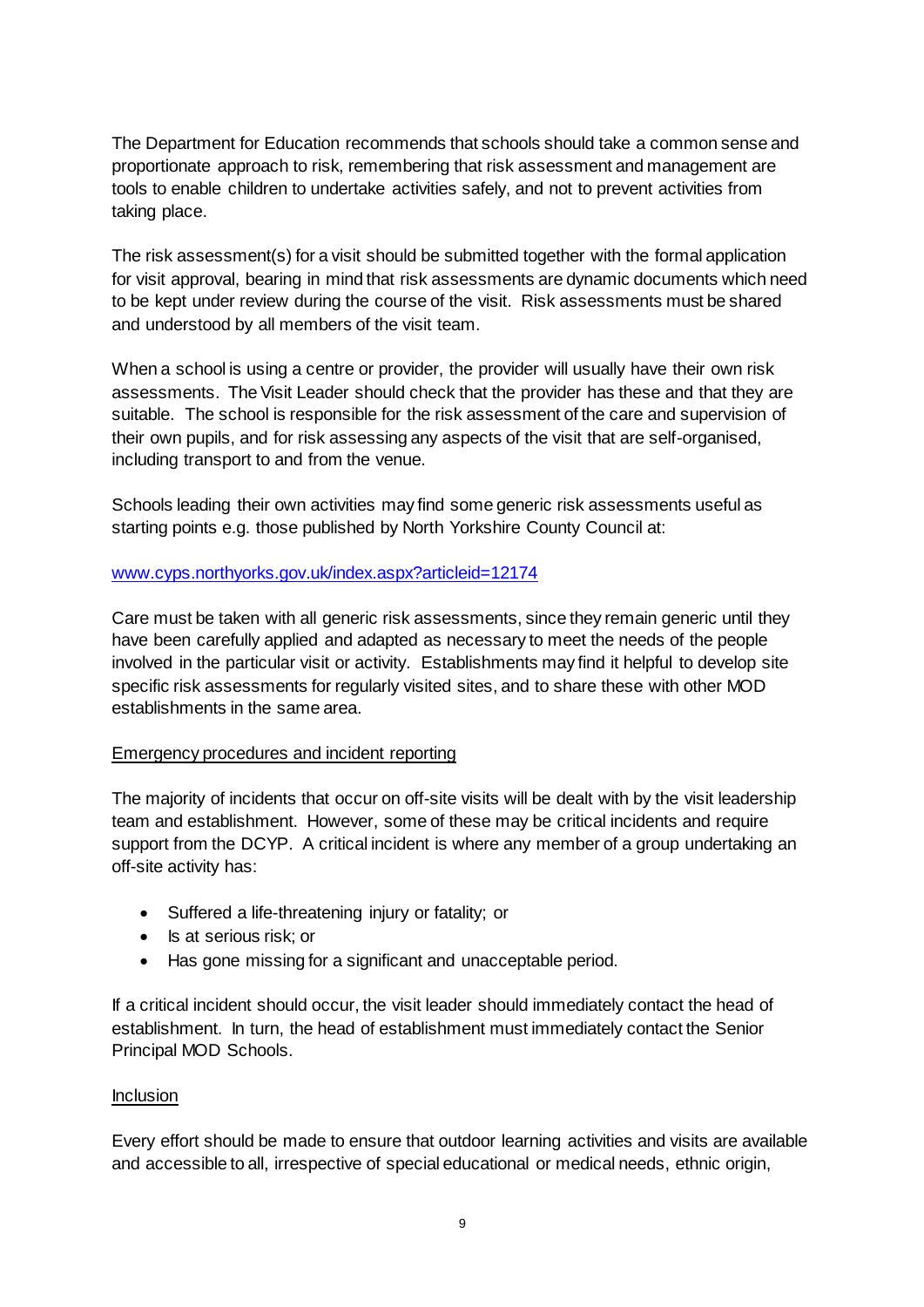gender or religion. Schools should take all reasonably practical measures to include all young people.

# Insurance

"Staff are entitled to clarity about the extent to which their conduct at work could potentially render them subject to civil or criminal proceedings. The MOD is committed to standing behind its people who act reasonably and in good faith in the course of their duties or work related activities. With regard to safety related decisions, the Defence Board has made clear that it expects people to make such decisions based on proper procedures, and will support those who do so including in cases where there is an injury or fatality."<sup>6</sup>

Volunteers accompanying a visit and acting under the direction of MOD staff would be similarly supported.

Beyond the above commitment to defend claims of negligence against staff acting in the course of their duties and following reasonable instructions, visit planners should note that the MOD has no commercial insurance against personal accidents, injuries, health or medical problems; travel incidents, cancellations or delays: and theft, loss or damage to personal possessions. For example, if a child is injured on a skiing trip and needs to be repatriated, the cost of this would fall to the establishment that arranged the trip. Visit planners should therefore consider the need for travel insurance to cover against such eventualities. The need for staff and children to be covered by their own personal accident and belongings insurance should also be considered.

# **Finance**

Schools must not charge for:

- Education provided during school hours; or
- Education provided outside school hours if it is part of the National Curriculum or part of a syllabus for a prescribed public examination that the pupil is being prepared for at the school, or part of religious education.

Nor must schools charge for the cost of transport provided for such a visit.

Schools may charge for:

- Visits that do not meet the above criteria;
- Board and lodging for pupils on a residential visit, except to parents in receipt of certain benefits (broadly equivalent to those who qualify for free school meals).

A non-residential visit is deemed to take place "during school hours" if 50% or more of the activity occurs during school hours, including any travelling. For residential visits, if the number of school sessions take up by the visit is equal to or greater than 50% of the number of half days spent on the visit, it is deemed to have taken place during school hours (even if some activities take place late in the evening).

 6 2014DIN01-098